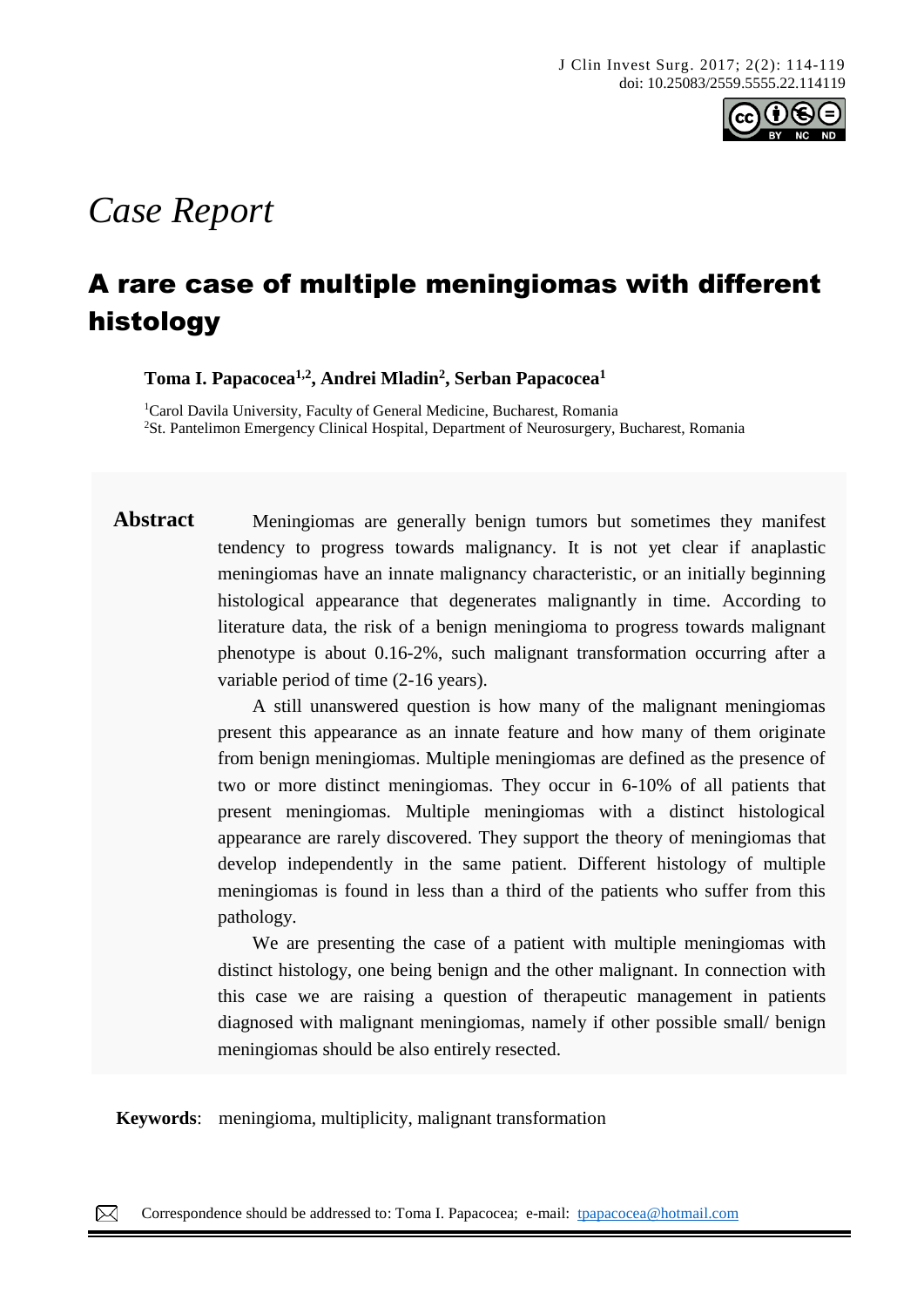# **Introduction**

In the vast majority of cases (90-95%) meningiomas are benign tumors, which can sometimes present a tendency to progress histologically towards malignancy. The mechanism through which meningiomas suffer a malignant transformation is currently unclear, as well as whether anaplastic meningiomas have an innate malignancy characteristic or an initially benign histological appearance that degenerates malignantly in time.

Meningiomas represent the third most frequent group of intracranial tumors, following gliomas and metastases (1). Meningiomas represent approximately 30 – 35% of the primary intracranial tumors (tumors that develop from the tissue that normally resides inside the skull) and 15-20% of all intracranial tumors (2). Due to the fact that meningiomas originate in the arachnoid villi, these tumors can theoretically develop from any intracranial region. However, there are certain preferred locations, which are probably dependant on the concentration of arachnoid villi in particular areas, especially in the vicinity of dural venous sinuses. Therefore, the most frequent meningiomas are the parasagittal ones (17 - 20% of all intracranial meningiomas) (1), which develop adjacently to the superior sagittal sinus. Other frequently encountered locations are: falx cerebri, the cavernous sinus, tubercullum sellae, lamina cribrosa.

Since meningiomas are well-vascularized tumors, which frequently develop close to important structures (the most relevant example being the venous sinuses), the surgical intervention can be technically very difficult. Moreover, the situations in which the complete resection of the tumor cannot be realized due to intimate anatomical relations with essential anatomical structures (blood vessels, cranial nerves, brainstem) are not a rarity either. It is worth reminding that a sub-total resection significantly increases the chances of postoperative recurrence.

## **Case report**

A 65-year old woman presented to the emergency room with left side hemiparesis and hemi hypoesthesia. The anamnesis revealed that the symptoms started approximately one month earlier but got worse 3 days prior to hospital admittance.

The neurological exam revealed a moderate left side motor deficit (3/5 MRC – movement can overcome gravity but not resistance from the examiner) with a positive Babinsky's sign and a slight constructive apraxia. There were no other neurological changes.

Cerebral MRI revealed a right hemisphere mass, approximately 70/45/63mm in size, polilobulated, with hypodense areas inside, adjacent to the falx cerebri and right side tentorium cerebelli. It presented peritumoral edema, with a mass effect on the right lateral ventricle, shifting the midline by approximately 6mm. Also, parasagittal on the right parietal side, there was a smaller (1cm) mass adjacent to the falx cerebri, visible on the coronal views (Figure 1).



**Figure 1**. Preoperative enhanced CT- scan images, coronal view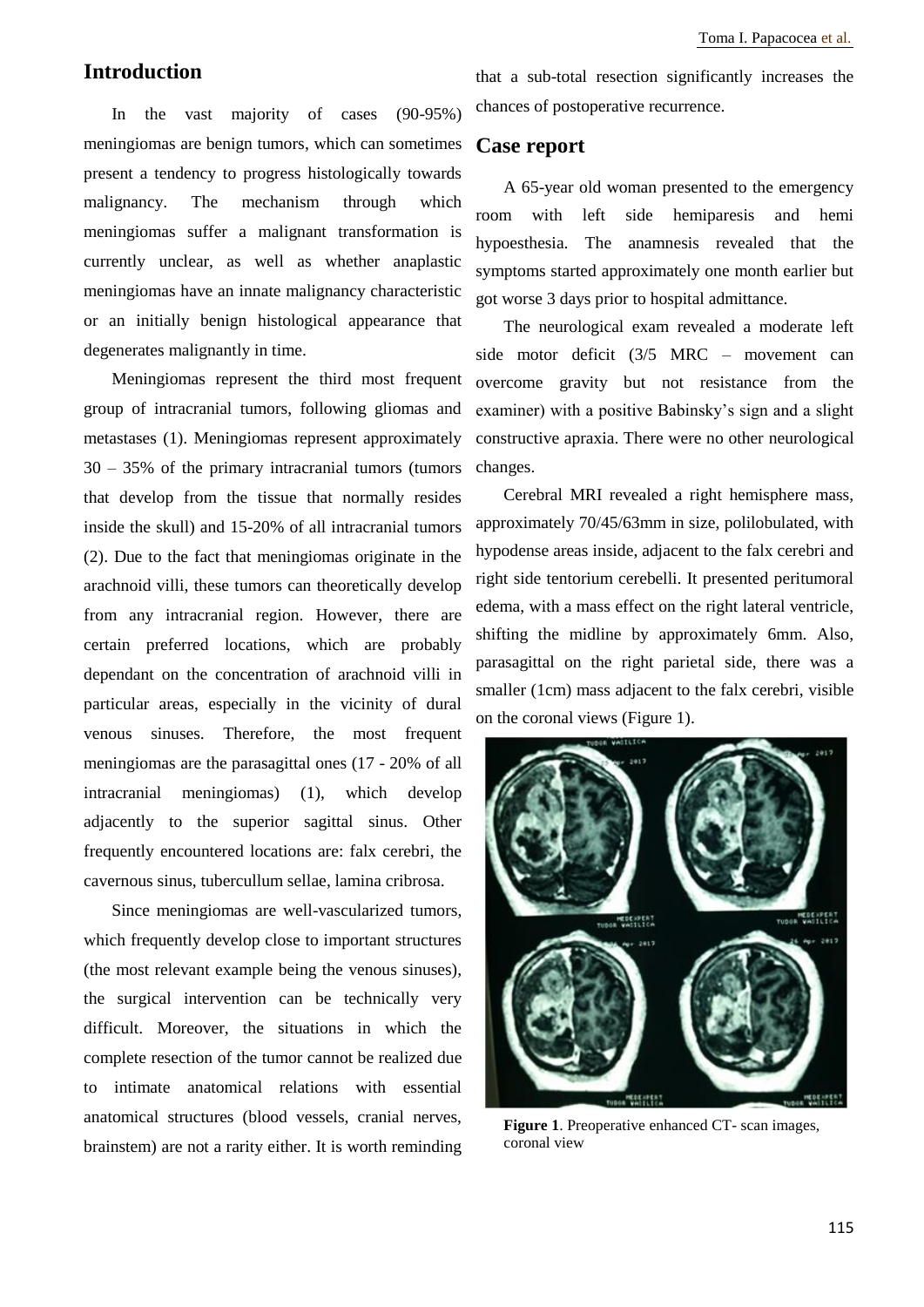#### Multiple meningiomas

More anterior in the frontal area (right parasagittal) there was another small hyperdense 2).



**Figure 2**. Preoperative enhanced CT- scan images, sagittal view

It is important to emphasize that the aspect of the large tumor, with 2 lobules, strongly attached but each one with its own necrotic center, might suggest that there were initially 2 tumors developed in close vicinity which fused while growing (Figure 3). Anyway, intraoperator it was not possible to confirm for sure this theory, so that it remains only a theoretical speculation.



**Figure 3**. Preoperative enhanced CT- scan images, axial view

#### *Surgical technique*

nodule (< 1cm), probably a third meningioma (Figure protuberance to the asterion was made, followed by a An arcuate incision from the external occipital right side occipito-parietal craniotomy. We used an interhemispheric approach, finding an extra-axial tumor inserted on the falx cerebri, with an inhomogeneous consistency, presenting necrotic areas. The tumor was well vascularized. The center of the tumor contained a necrotic liquid, with a pus-like aspect, which we collected for bacteriology and afterwards was proven to be sterile. The insertion was coagulated, achieving a Simpson II resection of the tumor. After careful homeostasis, closure was made in a normal fashion.

> In the hours immediately following the operation, the patient was extubated and presented a slight improvement of her previous neurological state. After 24 hours, her consciousness began to alter rapidly, needing intubation.

> An emergency CT scan was made, showing marked parietooccipital edema, with intraparenchymal hemato-aeric accumulations, with mass effect and lateral ventricle compression, shifting the midline 12 mm to the left.

> This imposed an emergency decompressive craniotomy. We initiated a standard craniotomy procedure, finding the dura mater under pronounced tension. Opening of the dura revealed marked cerebral edema, and while exploring the tumor bed, another small, approximately 1cm in size mass was found, adherent to the falx cerebri. It was completely excised, including its insertion. After careful homeostasis and closure, we made a para-umbilical linear incision, about 10cm in size, creating a pouch in the abdominal fatty tissue by digitoclasia, in which we stored the bone flap for later use.

> The histopathological exam for the large tumor was compatible with an anaplastic meningioma, while the smaller lesion was a transitional meningioma.

> Postoperatively, the patient's neurological state slowly improved over time. She was discharged from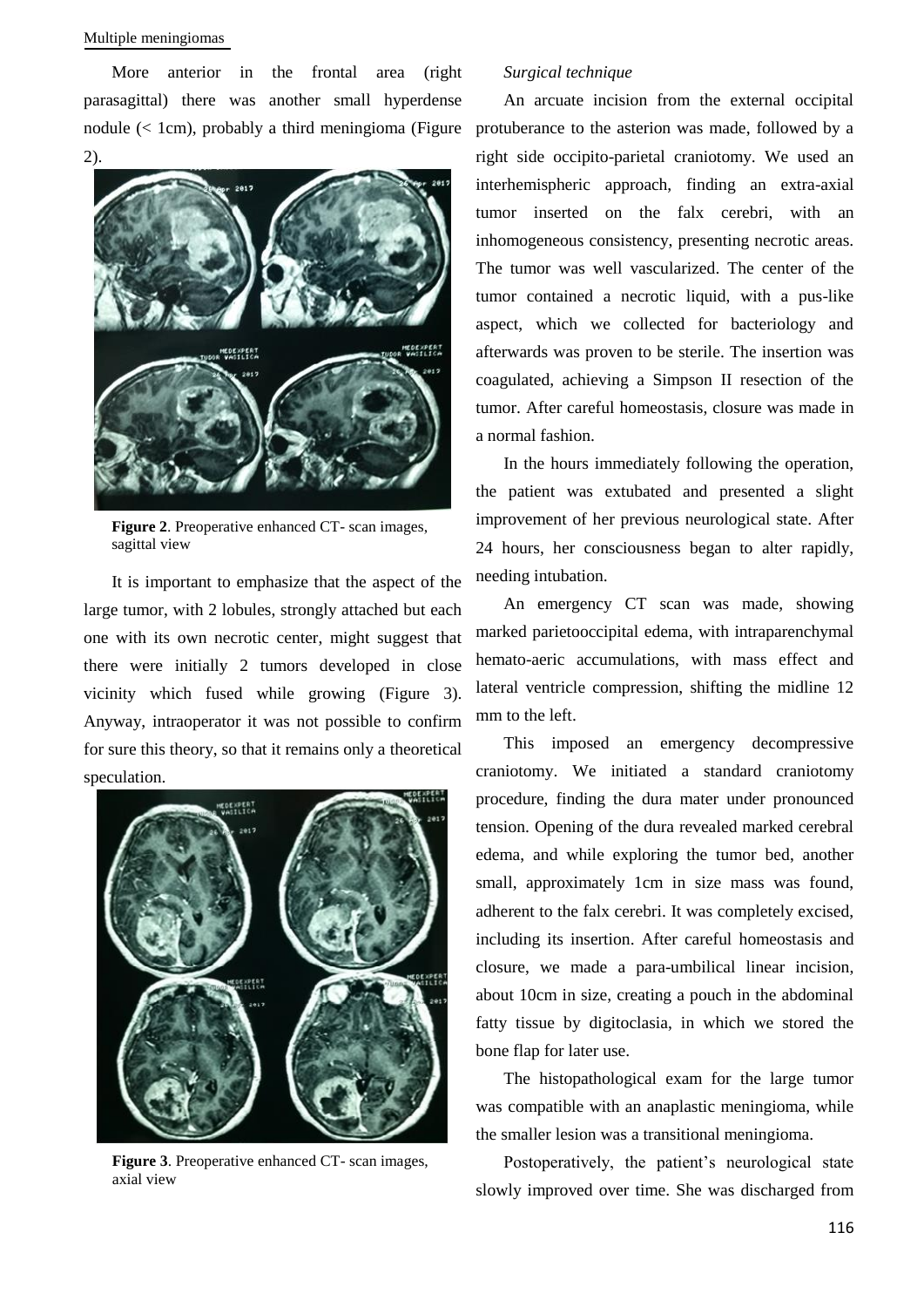the hospital 35 days after surgery. At one-month peritumoral edema are signs of a possible malignant follow-up, the patient was able to speak almost degeneration as well (6). normally, with the left-side hemiparesis greatly with very little help. She has been subjected to postoperative radiotherapy and will be re-operated at 3 months after the initial surgery in order to restore the bone flap.

#### **Discussions**

#### *Malignancy and recurrence*

Though histologically benign, with a great surgery, meningiomas present a high rate of postsurgical recurrence, up to 25% in particular situations, even in cases of complete macroscopic surgical resection (2). These cases require surgical reintervention, even multiple times in some cases. In 8). scientific literature, such cases of recurrent meningiomas that required multiple surgery, as well as histological transformations depicting malignant degeneration towards anaplastic meningiomas have been widely described (2, 3). The rate of malignant having a higher rate of recurrence and having suffered degeneration of recurrent meningiomas is  $10 - 38\%$ , as described in medical literature (3). However, a benign meningioma rarely recurs towards malignancy shortly after surgery (4). A series of genetical studies (5), based on the hypothesis that meningiomas accumulate genetic alterations in time, thereby progressing towards malignancy, have shown that genetic meningiomas (10). alterations in the methylation status of p73 or RASSF1A along with 1pLOH may result in the malignant meningiomas present this appearance as an malignant transformation of a meningioma. This type innate feature and how many of them originate from of genetic footprint may play a key role both in benign meningiomas that showed a malignant diagnosis and treatment.

The risk of progression of a benign tumor towards a malignant one is, according to scientific literature, Furthermore, the lobulated shape and pronounced (1). Multiple meningiomas occur in 6-10% of all

improved (4/5 MRC), giving her the ability to move prognosis is bad, the mean survival rate being potential of healing completely through radical proven as malignant by the anatomopathological In the case of anaplastic meningiomas, the approximately two years (3). The malignant transformation of benign meningiomas is a process that occurs with a frequency that is currently difficult to estimate, but according to recent studies, when it does occur, this process can take 2 up to 16 years (2, 3, 6). Scientific literature has reported cases of benign meningiomas which recurred shortly after surgery, sometimes even before one year, and which have been examination, after the second surgery took place (7). Other cases have presented multiple recurrences, and only in the third or even fourth surgery, the meningiomas have presented malignancy features (3,

> There is no clear data regarding the incidence of malignant transformations of recurrent meningiomas. What is known for sure is the fact that patients who underwent subtotal meningioma resection, in spite of more surgeries in time comparing to those with complete resections, did not have a lower average life expectancy than the last ones (9). This fact suggests that malignant transformation of benign meningiomas is a quite rare phenomenon, this idea being confirmed by the very low proportion (5%) of anaplastic

> A still unanswered question is how many of the degeneration in time.

#### *Multiple meningiomas*

between 0.16% and 2% (2). The heterogeneous aspect of two or more distinct meningiomas. Confluent or of the tumor revealed by imagistic investigation cluster meningiomas refer to diffuse meningiomatosis, usually suggests a malignant transformation (4). which is an extreme form of multiple meningiomas Multiple meningiomas are defined as the presence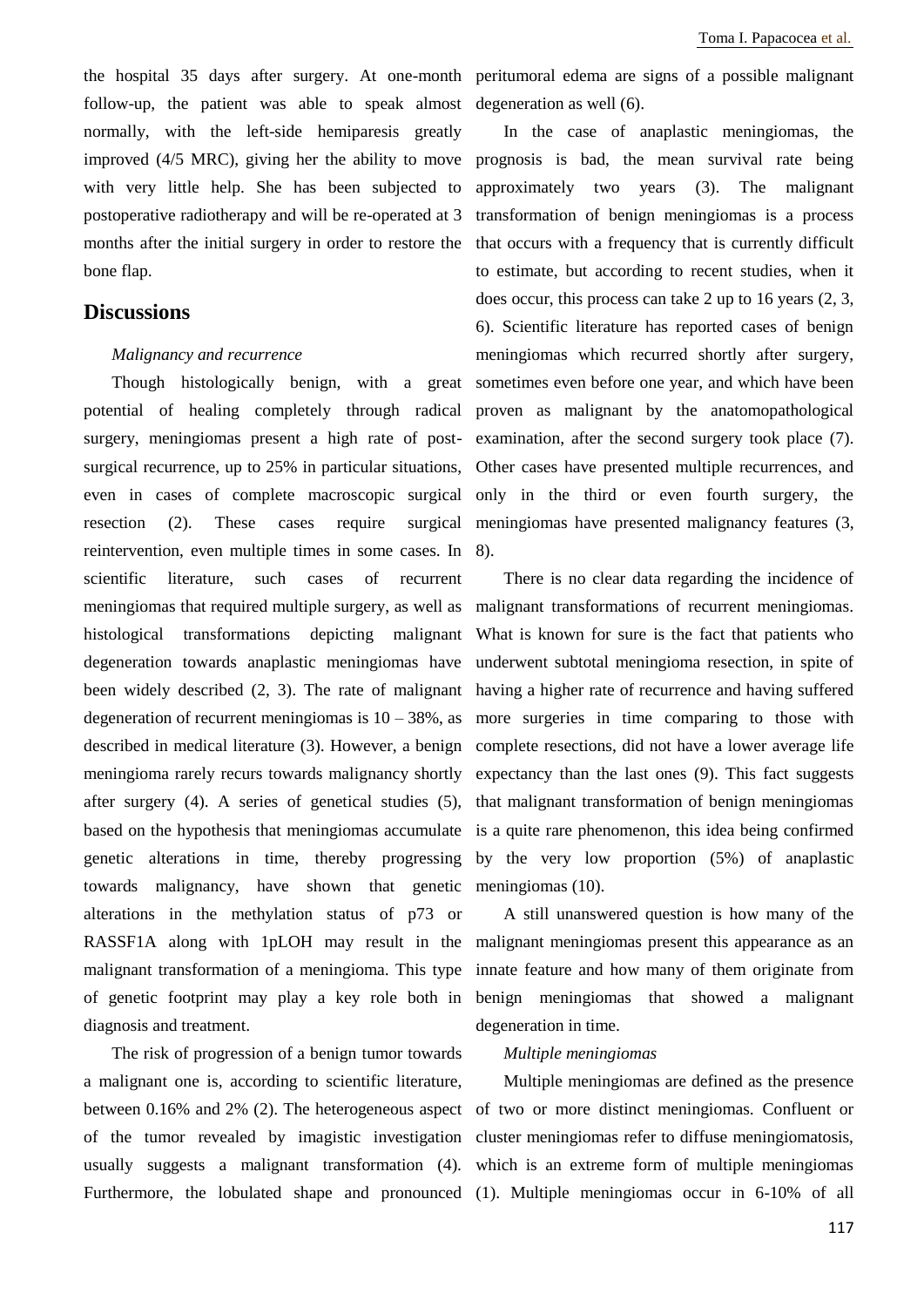#### Multiple meningiomas

patients that present meningiomas (11). Frequently, multiple meningiomas occur in neurofibromatosis. The difference between real multiple meningiomas and those that occur in von Recklinghausen disease isn't always clear (12).

The causes of occurrence of multiple meningiomas are still debated. The dissemination of tumoral cells through the venous system or through the cerebrospinal fluid has been taken into consideration as a possible etiological factor (13). In some cases, molecular analyses have shown that multiple meningiomas associate a loss of the same copy of chromosome 22 or an inactivation of the same X chromosome, supporting the hypothesis according to which tumors originate in the same clone cells  $(5, 8)$ . Another theory supports the existence of neoplastic multicentric foci, depicting tumors that develop independently from one another (7).

Multiple meningiomas with a distinct histological appearance rarely occur. They support the aforementioned theory of meningiomas that develop independently in the same patient. Different histology of multiple meningiomas is found in less than a third of the patients who suffer from this pathology (14).

## **Conclusions**

The case that we're about to present depicts a rare situation of coexistence of histopathologically different meningiomas, and, much more than this, of a benign meningioma coexisting with a malignant one. A practical problem of therapeutic attitude in such cases of multiple meningiomas is linked to the management of remaining meningiomas after the resection of a malignant one, even if they have a reduced size and present a clearly benign appearance. Considering that it's very likely that the malignant meningioma originated from an initially benign, apparently harmless meningioma, is the resection of the 7) remaining meningiomas, though small and benign, required? Hopefully, the answer will be given by further scientific research.

# **References**

- 1) Ohla V, Scheiwe C. Meningiomatosis restricted to the left cerebral hemisphere with acute clinical deterioration: case presentation and discussion of treatment options. *Surg Neurol Int*. 2015; 6: 64. PMID: 25949852, [https://doi.org/10.4103/2152-](https://doi.org/10.4103/2152-7806.155447) [7806.155447](https://doi.org/10.4103/2152-7806.155447)
- 2) Wang J, Wang L, Luo B, Chen Z, Xiong Z, Fang M, Li J. Recurrent meningioma with malignant transformation: a case report and literature review. *Int J Clin Exp Med*. 2015; 8(9): 16845–49. PMID: 26629232
- 3) Iwami K, Momota H, Fujii M, Natsume A, Yagi S, Toriyama K, Kamei Y, Wakabayashi T. Anaplastic meningioma with rapid growth after omental flap transposition: a case report and experimental study. *Brain Tumor Pathol*. 2015; 32(2): 137–44. PMID: 24807103, <https://doi.org/10.1007/s10014-014-0190-4>
- 4) Moradi A, Semnani V, Djam H, Tajodini A, Zali AR, Ghaemi K, Nikzad N, Madani-Civi M. Pathodiagnostic parameters for meningioma grading. *J Clin Neurosci*. 2008; 15(12): 1370–5. PMID: 18819804,

<https://doi.org/10.1016/j.jocn.2007.12.005>

- 5) Velpula KK, Gogineni VR, Nalla AK, Dinh DH, Rao JS. Radiation-induced hypomethylation triggers urokinase plasminogen activator transcription in meningioma cells. *Neoplasia* 2013; 15(2): 192-203. PMID: 23441133, <https://doi.org/10.1593/neo.121334>
- 6) Singh J, Kharosekar H, Velho V. Recurrent intraventricular meningioma with malignant transformation. *Asian J Neurosurg*. 2017; 12(3): 551-5. PMID: 28761542,

<https://doi.org/10.4103/1793-5482.149996>

7) Garcia-Conde M, Roldan-Delgado H, Martel-Barth-Hansen D, Manzano-Sanz C. Anaplastic transformation of an atypical intraventricular meningioma with metastases to the liver: case